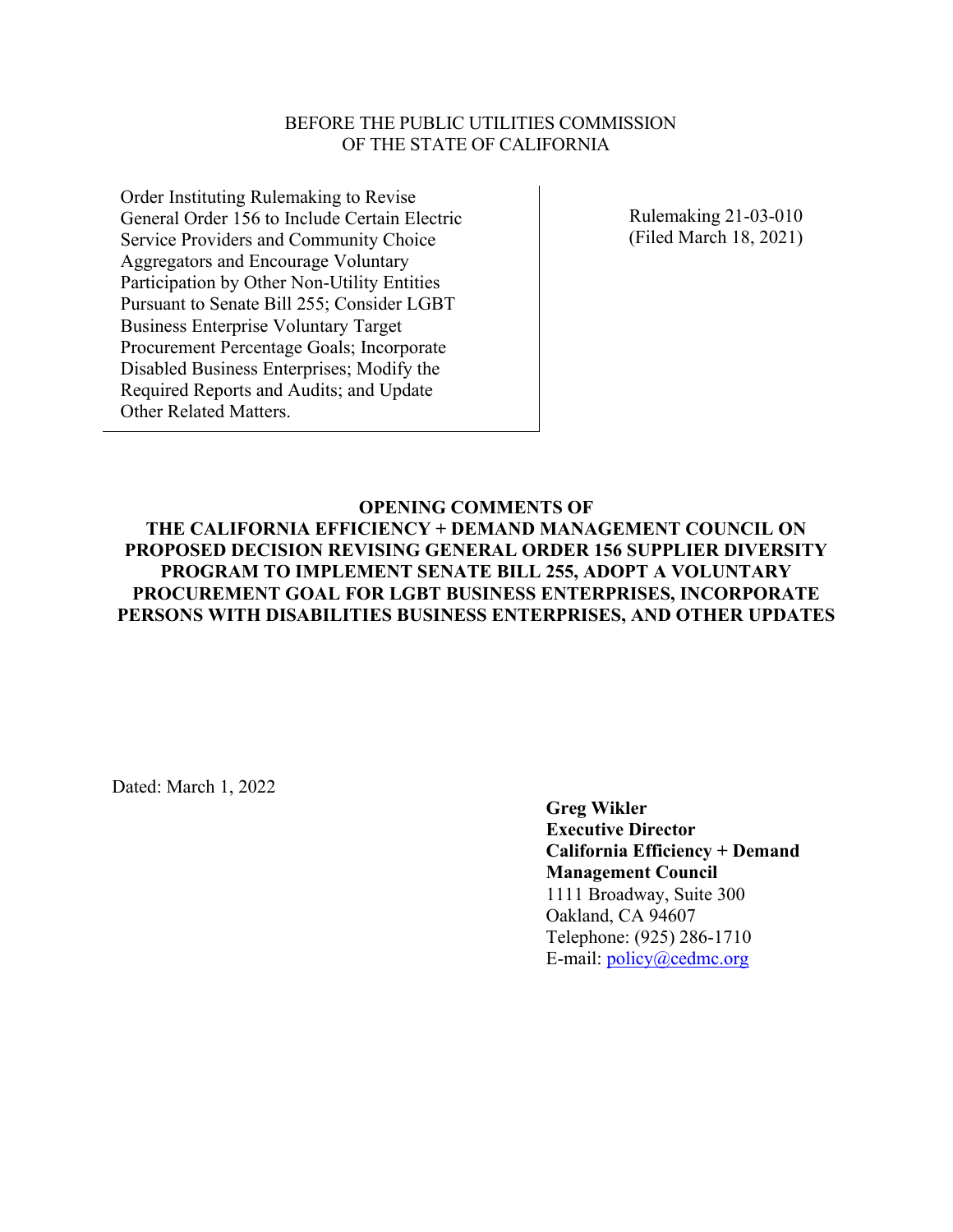| $\mathbf{L}$ |                                                                                       |  |
|--------------|---------------------------------------------------------------------------------------|--|
| $\Pi$ .      |                                                                                       |  |
| III.         | THE COUNCIL HOPES TO SEE MORE PROGRESS MADE<br>TOWARD ADDRESSING DIVERSITY IN ENERGY  |  |
| IV.          | THE COUNCIL ENCOURAGES BROADER DEFINITIONS OF                                         |  |
| V.           |                                                                                       |  |
|              | APPENDIX A: PROPOSED FINDINGS OF FACT, CONCLUSIONS OF LAW, AND<br>ORDERING PARAGRAPHS |  |

# **SUBJECT INDEX**

*Page*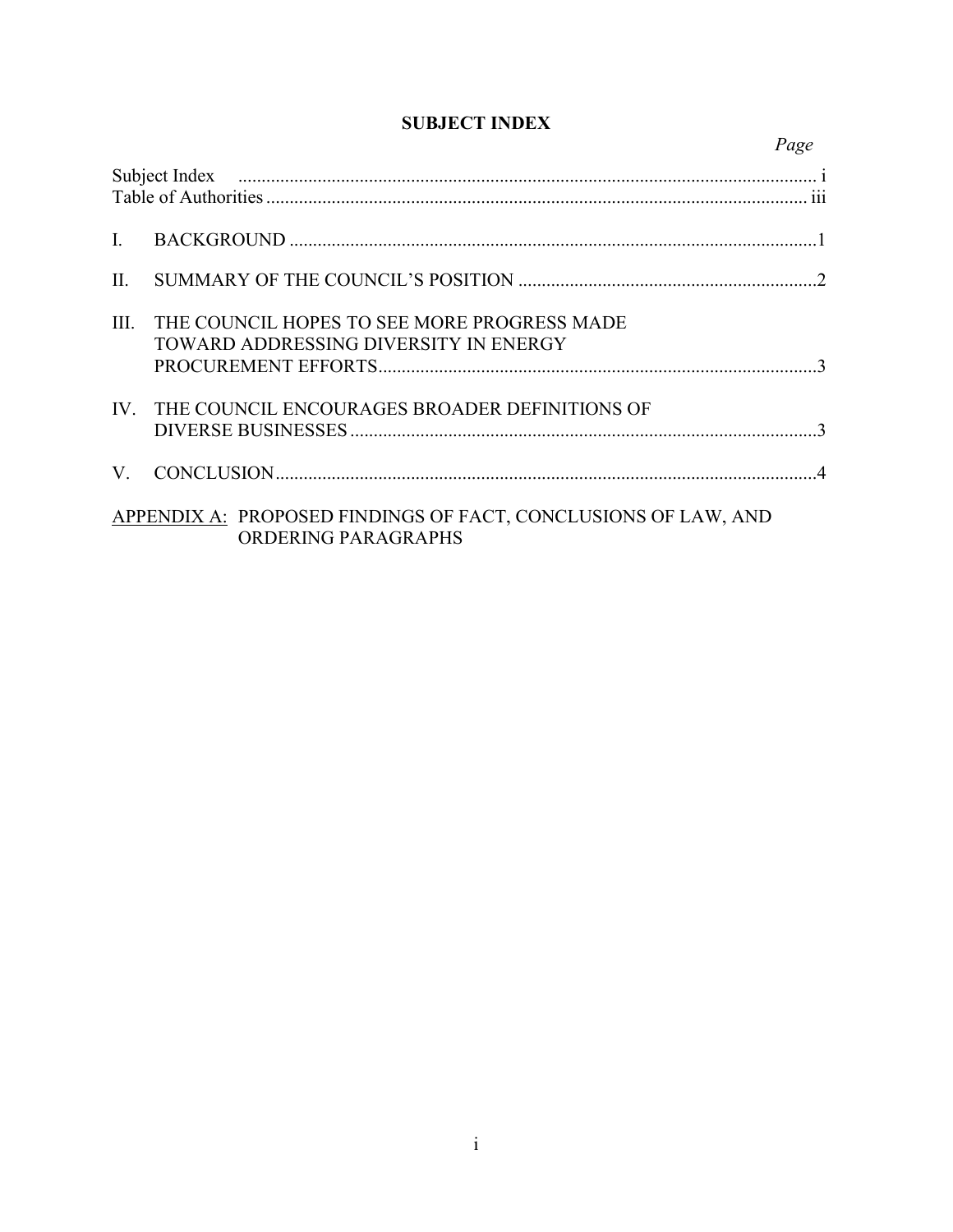# **TABLE OF AUTHORITIES**

| <b>CPUC RULES OF PRACTICE AND PROCEDURE</b> |  |
|---------------------------------------------|--|
|                                             |  |
| <b>CPUC GENERAL ORDERS</b>                  |  |
|                                             |  |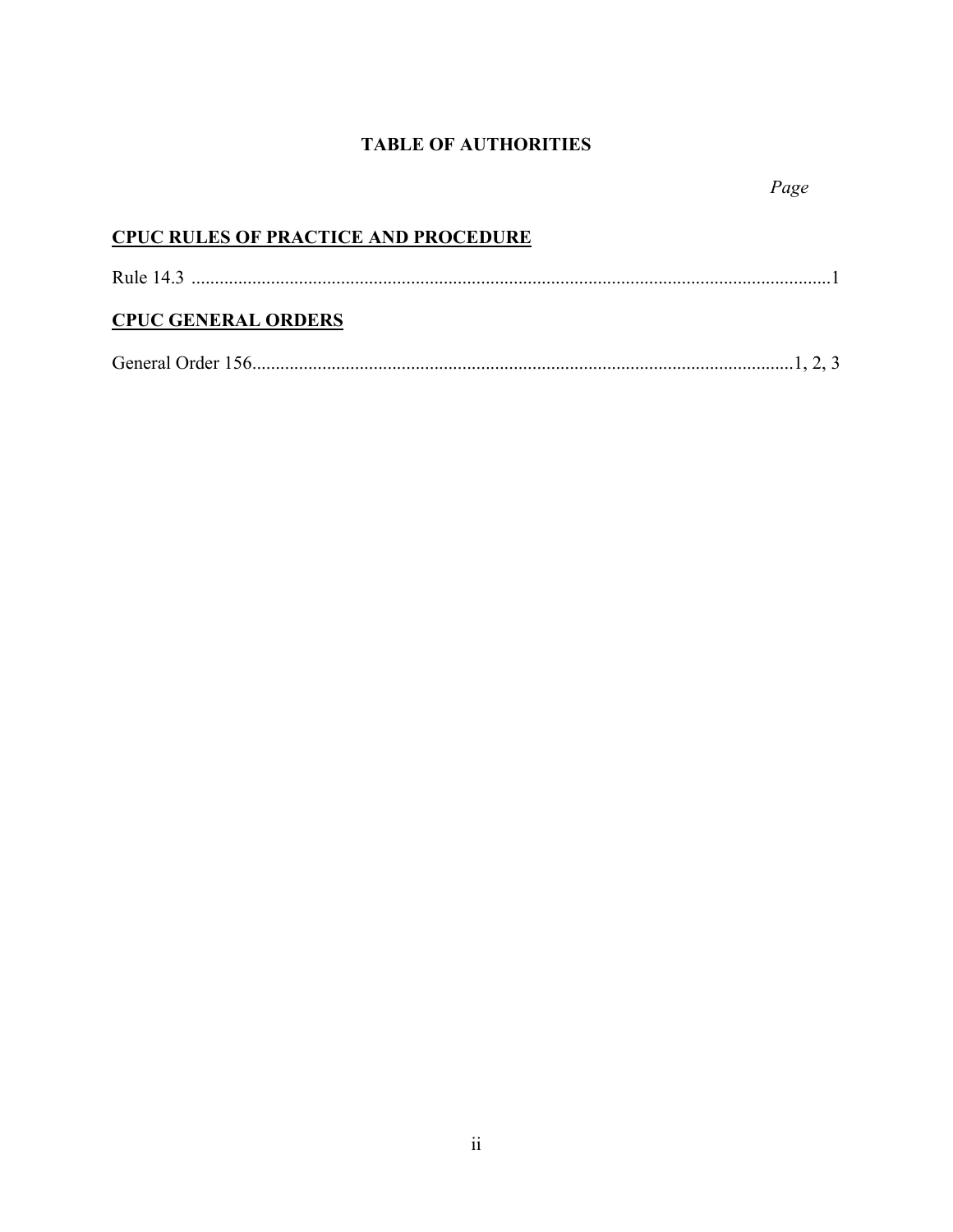#### BEFORE THE PUBLIC UTILITIES COMMISSION OF THE STATE OF CALIFORNIA

Order Instituting Rulemaking to Revise General Order 156 to Include Certain Electric Service Providers and Community Choice Aggregators and Encourage Voluntary Participation by Other Non-Utility Entities Pursuant to Senate Bill 255; Consider LGBT Business Enterprise Voluntary Target Procurement Percentage Goals; Incorporate Disabled Business Enterprises; Modify the Required Reports and Audits; and Update Other Related Matters.

Rulemaking 21-03-010 (Filed March 18, 2021)

#### **OPENING COMMENTS OF**

# **THE CALIFORNIA EFFICIENCY + DEMAND MANAGEMENT COUNCIL ON PROPOSED DECISION REVISING GENERAL ORDER 156 SUPPLIER DIVERSITY PROGRAM TO IMPLEMENT SENATE BILL 255, ADOPT A VOLUNTARY PROCUREMENT GOAL FOR LGBT BUSINESS ENTERPRISES, INCORPORATE PERSONS WITH DISABILITIES BUSINESS ENTERPRISES, AND OTHER UPDATES**

The California Efficiency + Demand Management Council ("the Council") respectfully submits these Opening Comments on the Proposed Decision Revising General Order 156 Supplier Diversity Program to Implement Senate Bill 255, Adopt a Voluntary Procurement Goal for LGBT Business Enterprises, Incorporate Persons with Disabilities Business Enterprises, and Other Updates ("Proposed Decision" or "PD"), mailed in this proceeding on February 9, 2022. These Opening Comments are timely filed and served pursuant to Rule 14.3 of the Commission's Rules of Practice and Procedure and the instructions accompanying the Proposed Decision.

# **I. BACKGROUND**

The Council is a statewide trade association of non-utility businesses that provide energy efficiency, demand response, and data analytics services and products in California.<sup>1</sup> Our member companies employ many thousands of Californians throughout the state. They include

<sup>&</sup>lt;sup>1</sup> Additional information about the Council, including the organization's current membership, Board of Directors, antitrust guidelines and code of ethics for its members, can be found at [http://www.cedmc.org.](about:blank) The views expressed by the Council are not necessarily those of its individual members.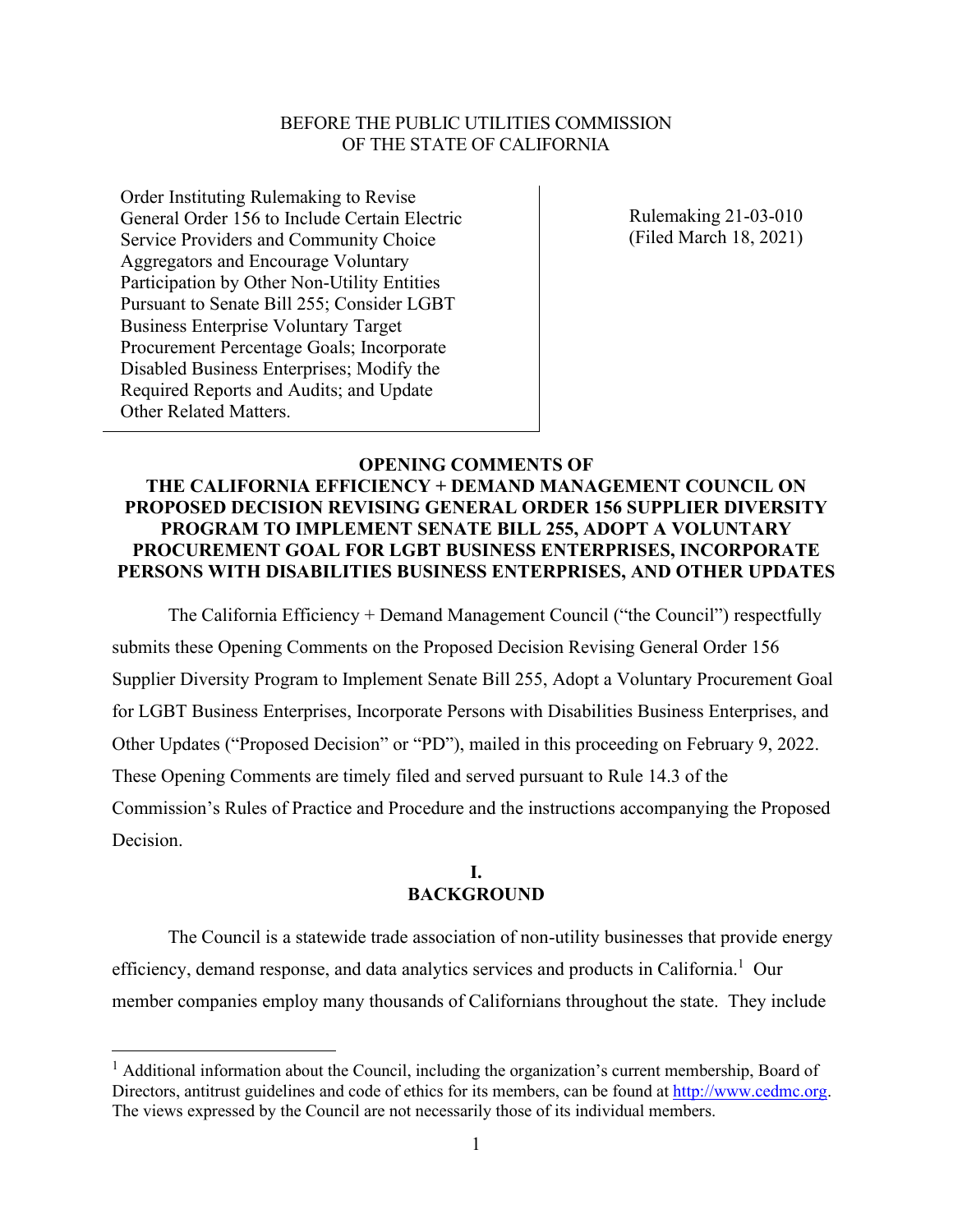energy efficiency ("EE"), demand response ("DR"), and distributed energy resources ("DER") service providers, implementation and evaluation experts, energy service companies, engineering and architecture firms, contractors, financing experts, workforce training entities, and energy efficient product manufacturers. The Council's mission is to support appropriate EE and DR policies, programs, and technologies to create sustainable jobs, long-term economic growth, stable and reasonably priced energy infrastructures, and environmental improvement. Furthermore, the Council has established strategic objectives to help better understand and address systemic inequities that disadvantage certain businesses from participating in opportunities to implement various clean energy programs and initiatives that are overseen and regulated by this Commission. To that end, the Council is pledged to addressing and promoting diversity, equity, and inclusion within our organization and more broadly for our industry.

# **II. SUMMARY OF THE COUNCIL'S POSITION**

The Council is committed to diversity, equity and inclusion in the supply chains of utilities and applauds the Commission's efforts to set targets for lesbian, gay, bisexual, and transgender ("LGBT") Business Enterprises and People with Disabilities Business Enterprises. By including more diverse groups in the required targets and reporting, the Council recognizes that the Commission is expanding the inclusiveness of General Order ("GO") 156 and better reflecting the diversity of business enterprises in California. It is our view that for far too long, the Commission and the entities that it regulates have lacked any meaningful progress toward achieving broader diversity, equity and inclusion in the supply chains. The evidence of this situation is clear in the EE and DR industry. According to a recent evaluation study overseen by the Commission, researchers concluded that the current solicitation process for energy efficiency programs has not produced any diversity in third-party suppliers of those programs.<sup>2</sup> By putting a spotlight on this issue through this Proposed Decision, the Commission is taking meaningful steps to address these programs. But more must be done. The Council is ready and able to support the Commission in these efforts.

<sup>&</sup>lt;sup>2</sup> Opinion Dynamics Third-Party Process Evaluation Study final presentation at CPUC  $3^{rd}$  Party Solicitations Stakeholder Engagement Forum, January 31, 2022.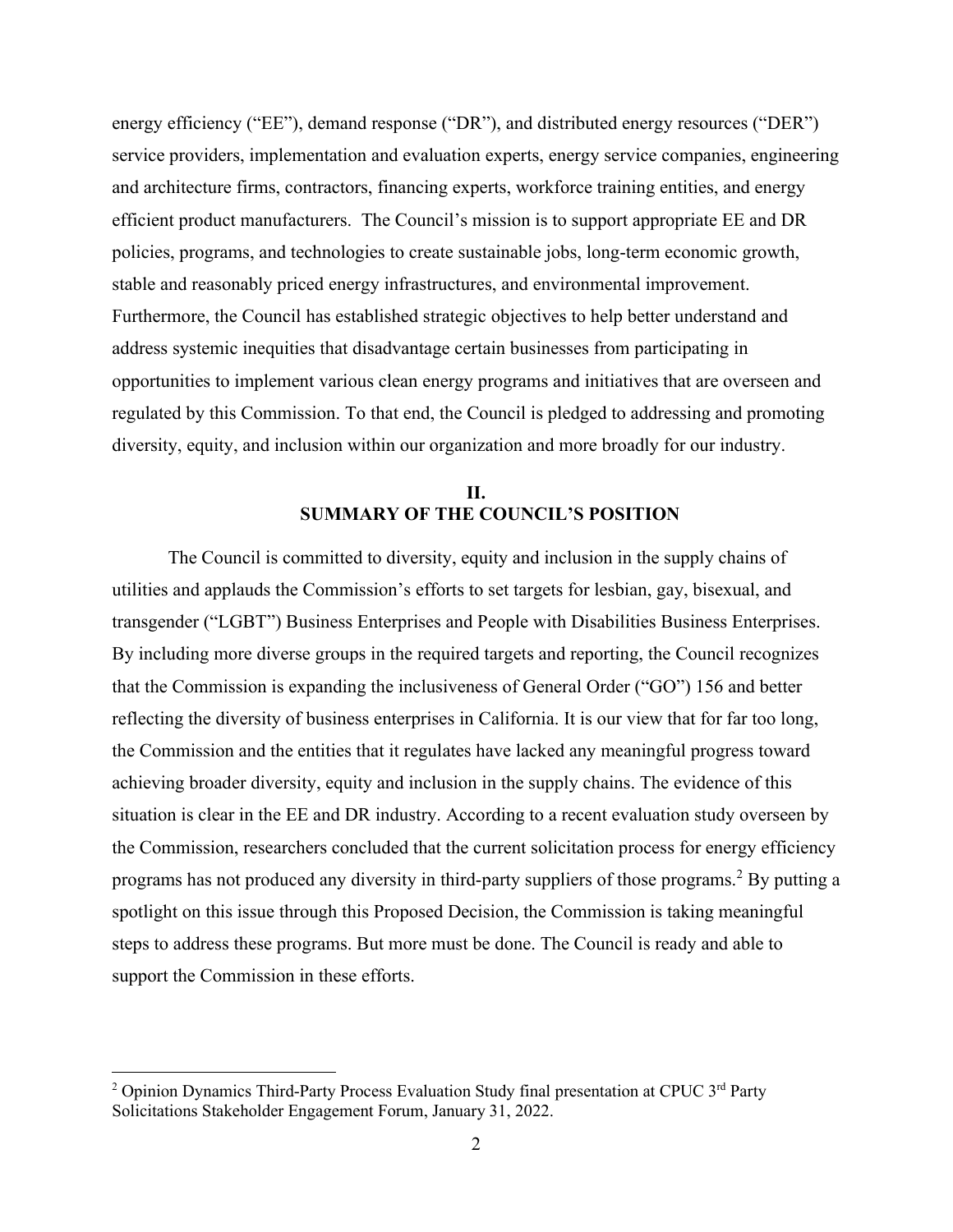#### **III. THE COUNCIL HOPES TO SEE MORE PROGRESS MADE TOWARD ADDRESSING DIVESITY IN ENERGY PROCUREMENT EFFORTS**

The Council recognizes that advocates for the LGBT community expressed frustration about the 5-year period for expanding the goals and the Commission agrees "a more streamlined process would have been preferable."<sup>3</sup> The Council also recognizes that expanding existing definitions will help address the current lack of eligible suppliers in the area of energy procurement. Looking to other organizations and their certification programs can expand what it means to be a diverse business and support diverse suppliers who experience barriers to growth because of the limitations of these programs. According to the Proposed Decision, "[e]nergy procurement historically has not included a large number of eligible suppliers. We want to see progress in this area of energy procurement and staff is currently working with covered entities subject to GO 156 to increase spending with eligible suppliers in this area."<sup>4</sup> The Council supports this Commission desire and requests that meaningful recommendations put forward by stakeholders in this proceeding, and through recent evaluation study recommendations in the context of the EE solicitation process, 5 be further vetted and adopted.

#### **IV. THE COUNCIL ENCOURAGES BROADER DEFINITIONS OF DIVERSE BUSINESSES**

The Council agrees with the Commission that the following issues be considered "(1) increase the percentages for the voluntary procurement goals for eligible business enterprises; (2) update the definition of minority; and (3) review the Supplier Clearinghouse "guidelines" used to determine certification as an eligible supplier."<sup>6</sup>

For that reason, the Council urges the Commission to further expand GO 156's criteria for diverse suppliers. In doing so, we encourage the Commission to consider the criteria of certification organizations like National Gay & Lesbian Chamber of Commerce ("NGLCC"), Disability:IN, Women's Business Enterprise National Council ("WBENC"), and National

3

<sup>&</sup>lt;sup>3</sup> Proposed Decision, at p. 25.

<sup>4</sup> *Id*., at p. 16.

<sup>&</sup>lt;sup>5</sup> Opinion Dynamics Third-Party Process Evaluation Study final presentation at CPUC 3<sup>rd</sup> Party Solicitations Stakeholder Engagement Forum, January 31, 2022. 6 *Id*., at p. 56.